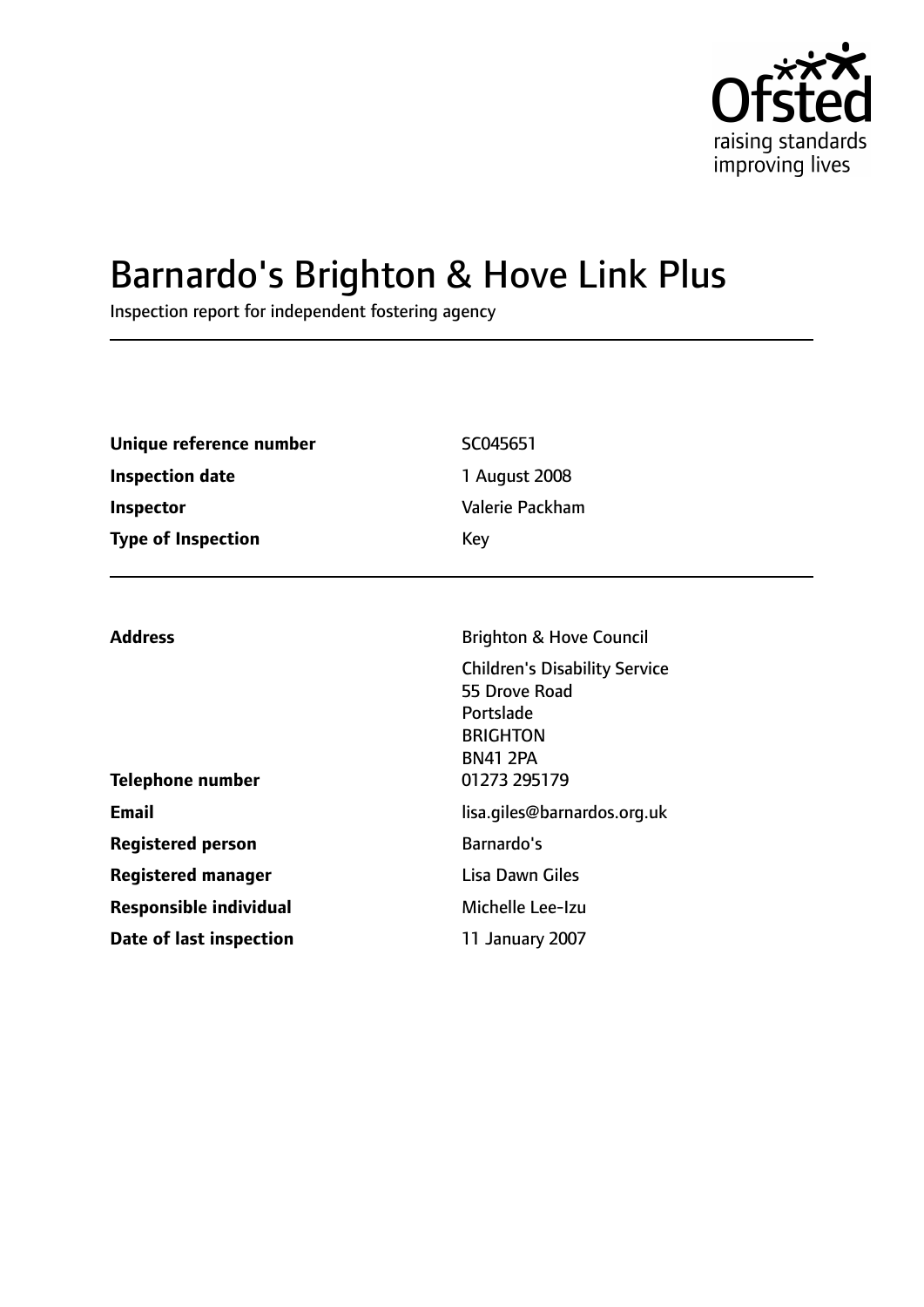© Crown copyright 2008

Website: www.ofsted.gov.uk

This document may be reproduced in whole or in part for non-commercial educational purposes, provided that the information quoted is reproduced without adaptation and the source and date of publication are stated.

You can obtain copies of The Children Act 2004, Every Child Matters and The National Minimum Standards for Children's Services from: The Stationery Office (TSO) PO Box 29, St Cripins, Duke Street, Norwich, NR3 1GN. Tel: 0870 600 5522. Online ordering: www.tso.co.uk/bookshop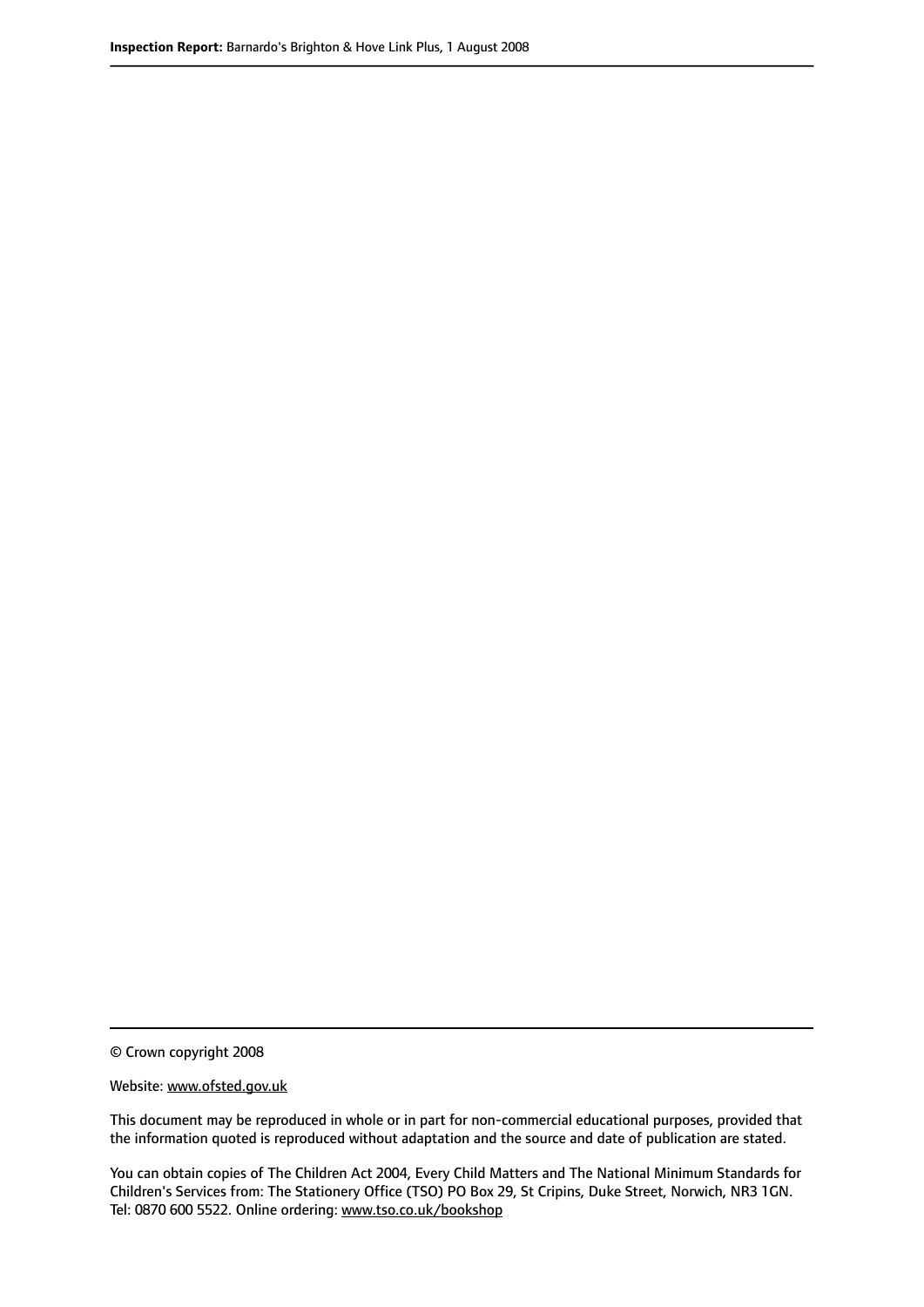# **About this inspection**

The purpose of this inspection is to assure children and young people, parents, the public, local authorities and government of the quality and standard of the service provided. The inspection was carried out under the Care Standards Act 2000.

This report details the main strengths and any areas for improvement identified during the inspection. The judgements included in the report are made in relation to the outcome for children set out in the Children Act 2004 and relevant National Minimum Standards for the establishment.

### **The inspection judgements and what they mean**

| Outstanding:  | this aspect of the provision is of exceptionally high quality |
|---------------|---------------------------------------------------------------|
| Good:         | this aspect of the provision is strong                        |
| Satisfactory: | this aspect of the provision is sound                         |
| Inadequate:   | this aspect of the provision is not good enough               |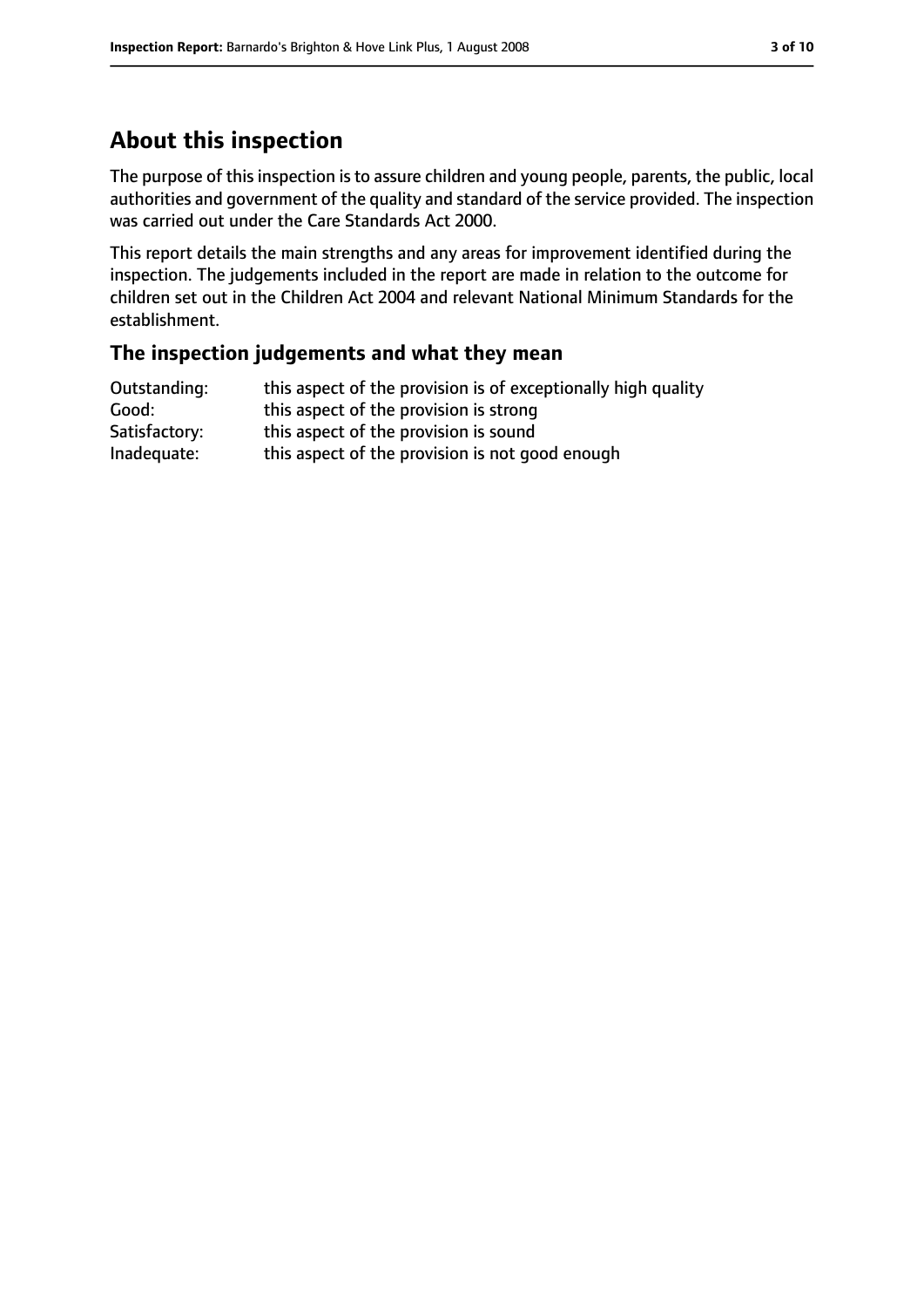# **Service information**

## **Brief description of the service**

Barnardo's Brighton and Hove Link Plus is a jointly funded project between Brighton and Hove Children and Young People's Trust and Barnardo's, providing mainly short-break foster care to children and young people with disabilities. Eligibility for the service is a physical, learning or sensory disability and needing a place in a school for children with special needs or attending a mainstream school with full time, one to one support. Placements include overnight stays, weekend/week breaks and for a few children, full-time foster care. The service has an experienced registered manager, a deputy manager, supervising social workers, a project worker and administrators. The agency shares the panel of the Brighton and Hove Fostering Service.

## **Summary**

This announced key inspection examined the ability of the agency to meet the key National Minimum Standards. Some additional National Minimum Standards as well asthe areasidentified at the last inspection as needing improvement were also assessed. Barnardo's Brighton and Hove Link Plus provides quality care for children and young people using the service. The views of children and young people in placement and those of carers' birth children are listened to. Outcomes for children and young people are good, demonstrating individualised care and support. The complex needs of children and young people are met by the agency. Diversity and equality are promoted well in all aspects of the service. Carers and parents are happy with the agency and feel well supported. An experienced manager leads the dedicated team of workers at the service. Shortfalls identified at this inspection have not had an impact on outcomes for children and young people. Actions have been made as not all carers are trained in child protection, gaps on prospective staff application forms have not been followed through and the Statement of Purpose does not contain the required information. Recommendations have been made as not all foster carers have been trained in first aid, there is no policy on what is expected of foster carers in preparing children and young people for independent or semi independent living and not all carers have been supervised by qualified social workers.

The overall quality rating is good.

This is an overview of what the inspector found during the inspection.

### **Improvements since the last inspection**

Most shortfalls identified at the last inspection have been addressed. HIV/AIDS training is available to all foster carers. Copies of qualifications are signed to confirm the originals have been seen. Advocacy is available for young people with communication difficulties in full-time foster care. However, as noted at the last inspection, it was not possible to verify that all foster carers have been trained in first aid.

### **Helping children to be healthy**

The provision is good.

Carers have the skills and knowledge required to safely meet the children's and young people's health needs. The matching process is undertaken with great care, so as to ensure any complex health needs of the children and young people are met by foster carers. The majority of placements are short breaks which means the primary responsibility for the health care needs of children is with their parents. The agency takes seriously its responsibilities for the health of children looked after and policies and procedures are in place which support good practice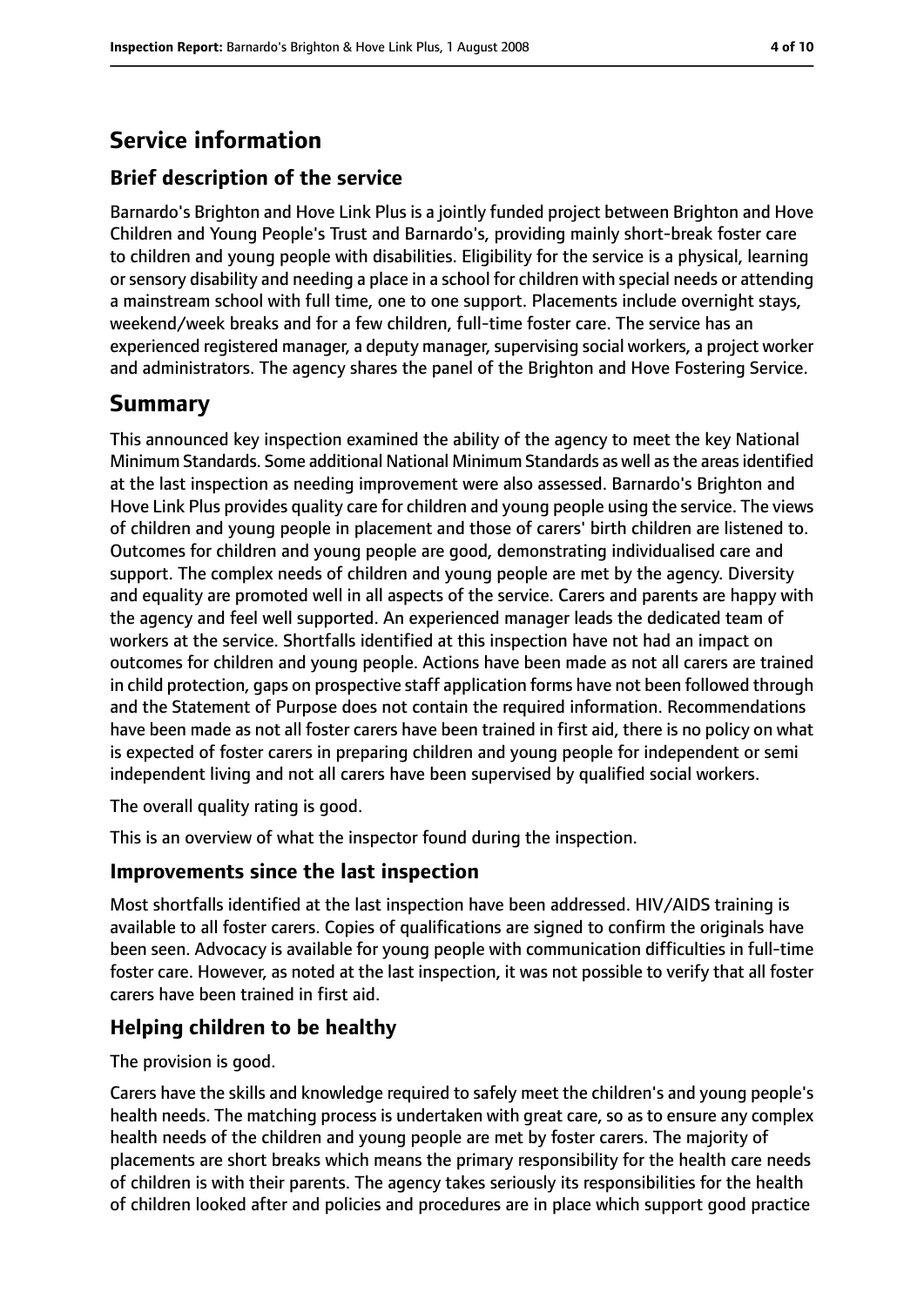overall. Medical consents are in place and carers are trained in the administration of medication. Records of medication administered are kept by foster carers and monitored by the service. Carers are knowledgeable about the importance of the safe storage of medication. Specialised training is provided, for example gastrostomy feeding and blood borne viruses. First aid training is available, but as per the last inspection, not all carers have completed this. The agency maintains a training matrix which lists all training facilitated by the service and attended by carers. Any training undertaken outside of the service, for example by main employers, is not recorded on the matrix. The training record shows that not all carers have been trained in first aid. Specific details, for example on first aid and HIV/AIDS are included in the carer's handbook. Carers understand the importance of healthy eating and provide healthy meals for the children in their care. Health matters are discussed in carers'supervision sessionsto ensure that children's health care needs are closely monitored. All children are registered with health practitioners and have regular check-ups. Children receive regularschool medicals. The Child and Adolescent Mental Health Service (CAMHS) provides services to many of the children. Carers and teachers also receive support from the CAMHS service regarding the management of challenging behaviour. The Specialist Health Nurse and the Looked After Children's Nurse are available, to provide advice and deliver training to carers. There are well established working relationships with key professionals and other agencies to promote the overall health of fostered children. Foster carers are clear about their responsibilities and work in partnership to promote good health for the children they care for.

#### **Protecting children from harm or neglect and helping them stay safe**

The provision is good.

The Responsible Individual is suitably qualified, skilled and experienced to run the service. She makes regular visits to the agency and has met with some parents and carers. All necessary checks are undertaken on staff, volunteers and foster carers before their employment commences. Criminal Records Bureau checks are renewed every three years. Staff recruitment is generally robust, but gaps on an application form have not been followed through. All people working for the service are suitable people to safeguard and promote the welfare of children and young people. All social work staff employed by the agency are appropriately qualified and registered with the General Social Care Council. There is a good training programme for staff who are also encouraged to attend conferences. The small team enables all staff members to know the children, their parents and the foster carers. A placing social worker commented, '…the service is very good and provides excellent care. All of the families I know of are great'. Children's safety is central to the recruitment process. Assessments are thorough and evidence based. Foster carers' homes are assessed as part of the assessment process and by the annual reviews. Solid health and safety checks, safe caring plans and risk assessments are completed. A home safety handbook is given to carers which further raises their awareness of health and safety issues. The matching process takes into account the needs of the children and the foster carers' abilities to meet the needs. Dedicated matching meetings discuss the individual needs extremely thoroughly to ensure appropriate placements are made. Careful and gradual introductions take place before the children start to stay with carers' for their short breaks to ensure any likelihood of disruption is reduced. Placements are stable, with the most common reason for change being the young person transferring to adult services. A placing social worker notes, '…the service provides a high calibre of carers who are well matched to the children…'. Children are placed with carers who have sufficient skills and information to meet the needs of the children. A safeguarding and protecting children policy is in place. All staff and foster carers are expected to attend child protection training, with staff receiving regular refresher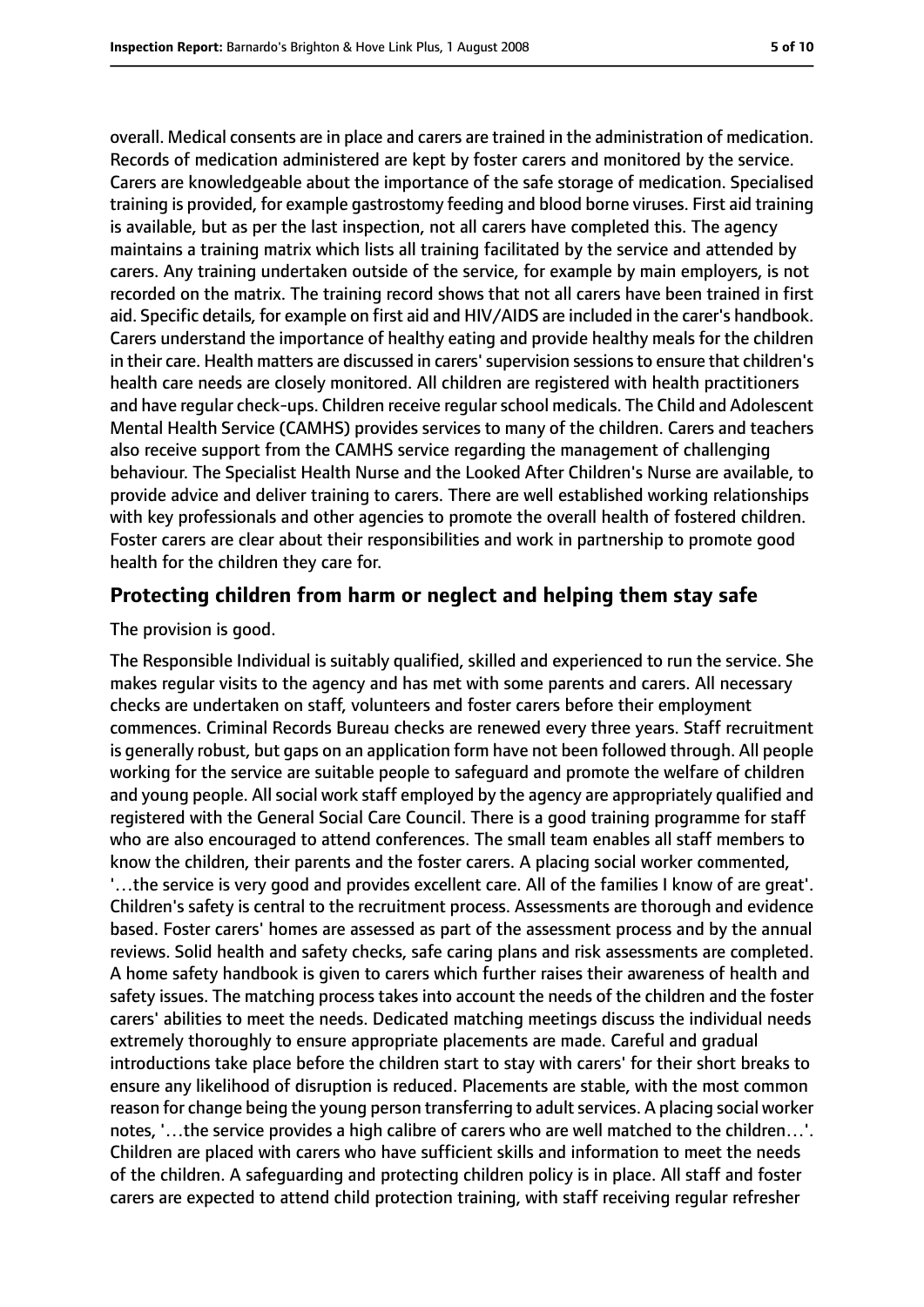training. Not every carer has completed child protection training however. The service presents assessments to the Brighton and Hove local authority fostering panel. Panel members are competent in their role and provide a clear quality assurance role. The work of the panel helps to ensure that carers are suitable people to look after children. Feedback from the panel indicates a high standard of assessments are completed by the service. The registered manager is a qualified social worker and is very experienced in working with disabled children. The staff are experienced and clear about their roles and responsibilities in safeguarding children. This results in good safety outcomes for children. The carers have a good understanding of the children's need for privacy and have talked to their own children about this. Carers are trained in behaviour management which focuses on praising positive behaviour and avoiding conflict. Children's behaviours are managed positively. Carers are given written information about behaviour management, bullying and also the procedure to follow if a child is missing. Support services are personalised to the needs of children. Workers of the service are knowledgeable about meeting the diverse needs of children.

### **Helping children achieve well and enjoy what they do**

#### The provision is outstanding.

The service has a clear equalities policy which emphasises the commitment to equal opportunities. Training is provided for foster carers on equal opportunities and cultural diversity as part of the initial preparation training. The comprehensive assessment process provides prospective carers with the time to reflect on these issues. Once approved, carers are able to attend further training on these areas. Staff can access Barnardo's support forum for black and minority ethnic staff. All workers are knowledgeable on diversity issues. The service is aware of the ongoing need to recruit carers from diverse backgrounds in order that they can meet the whole range of children's needs referred. Activities are promoted by foster carers according to the child's individual needs and wishes. One carer described how '…a good balanced lifestyle is very important to the children. …includes gym, swimming, gardening, music'. Children are supported to take part in activities at the foster home and in the local community. Carers involve children and young people with their extended family life, to enable them to experience positive experiences in their leisure time. The service has good links with all local special schools and colleges. Carers are in frequent contact with the teachers of the schools where their foster child attends. Foster carers support children with their homework and ensure good attendance at education. Children are assisted in developing their communication skills through use of Makaton sign language and other systems, such as the use of a communication box. The fostering service ensures that all children and young people are encouraged and supported to do well and to reach their potential. The majority of placements are short break placements for children with a disability. This means that parents are the main carers for their children. Birth parents remain central to the promotion of health and education needs. Short term breaks are provided as a service to families in need of respite. All staff emphasise the importance of building good relationships with parents, in order that the short break system works effectively.

### **Helping children make a positive contribution**

#### The provision is outstanding.

For children having short breaks in foster care, contact with family is not required, as they live with their family for most of the time. The few children living in full-time foster care are supported in having contact with family. All such contact is contained in a care plan and the arrangements are specified by the placing social workers. Foster carers of long term placed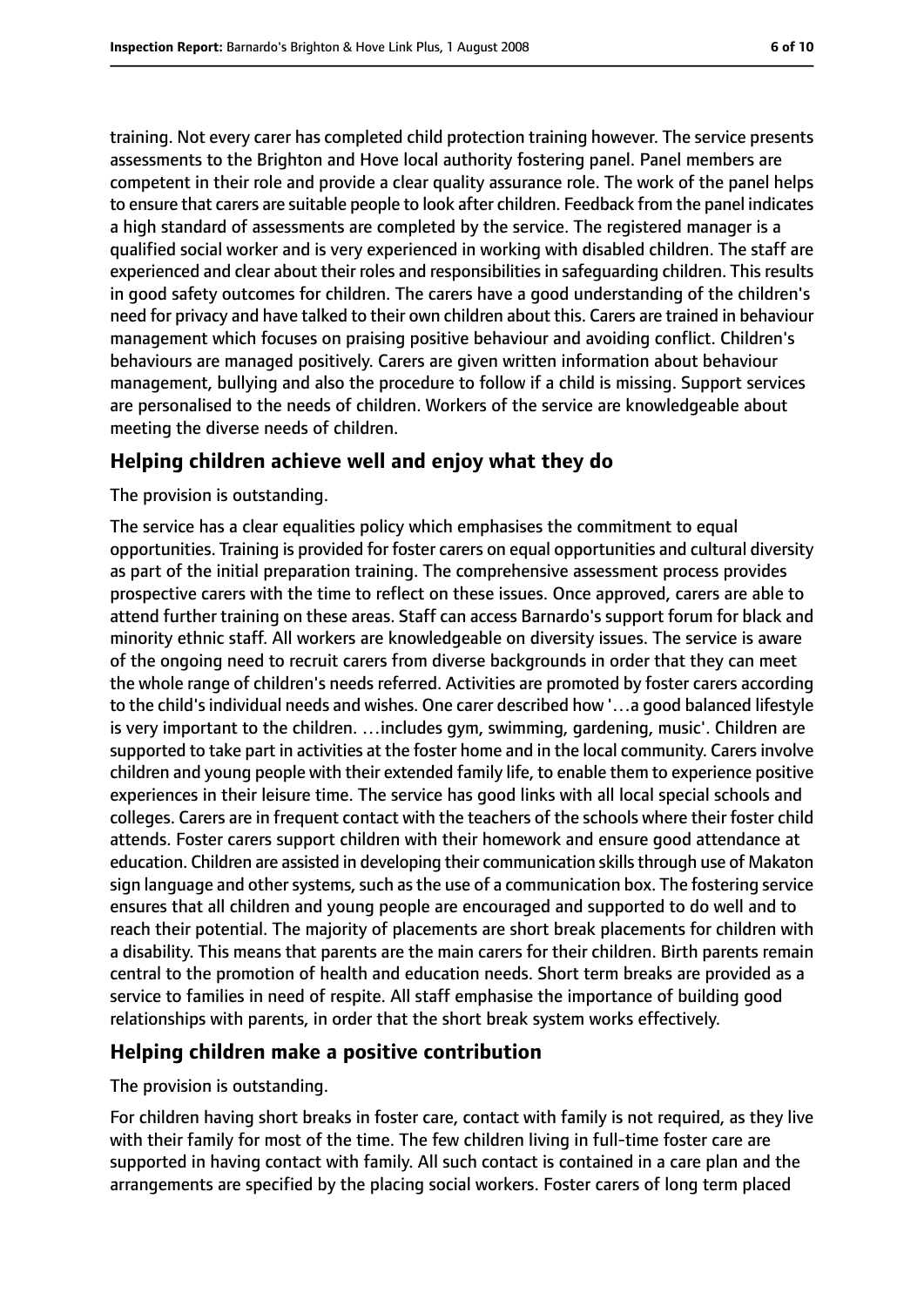children ensure that contact takes place. Foster carers know it is important to build good relationships with birth parents. Foster carers are committed to working together with the agency and parents to promote the child's welfare. An annual quality assurance review monitors the quality of service provided to children and young people. The registered manager produces an annual report which is well written and includes comments from parents, carers and children's drawings. Regular newsletters are produced and sent to parents and foster carers. Parents and carers give verbal and written feedback on how well they feel the service is meeting their needs. Parent and carer consultation meetings are held. These provide opportunities for discussion about any changes in the service as well as suggestions. An example of something that has been altered as a result of a meeting is replacing a picture in the teenage children's guide. Parents and carers are consulted about policies, practices and the development of the service. They are involved in the recruitment of staff, recruitment and training of new applicants, and attend social events. Children of prospective carers are interviewed as part of the assessment process. Foster children and birth children of foster carers are consulted as part of the carers annual review process and foster children are consulted about their looked after child reviews. Many children using the service have limited verbal communication or reading skills, but they have access to appropriate means through which they can express their views. Children and young people are able to access an independent advocate. Young people are involved in the day to day running of the service wherever possible, for example, questions from young people have been used as part of the interview process of prospective staff. There is a complaints procedure in place. An assortment of complaints leaflets are available for carers and young people. Parents are advised by the service about how to make a complaint. Complaints made since the last inspection have been dealt with appropriately.

### **Achieving economic wellbeing**

The provision is good.

Young people have pathway plans completed in preparation for their move to independent living and semi independent living. Parents remain central to the decision making and any planned moves. Foster carers receive support from the service to enable them to provide effective support and guidance to a young person preparing to move into independent or semi independent living. All young people are consulted about their futures and are encouraged to be involved in decision making processes and implementation of the pathway plans. The agency does not however, have clear written requirements of what is expected of foster carers in terms of preparing children and young people for independent or semi independent living.

### **Organisation**

The organisation is good.

The Statement of Purpose outlines the aims and objectives of the agency. Despite being reviewed in 2007, it does not include all the required details. The children's guide is produced in different formats with pictures, symbols, large print, drawings and photographs. The registered manager is a qualified social worker and is nearing completion of her management training. The registered manager and the deputy manager are visible and available to children, parents and carers as well as staff. Staff and foster carers are well supported through the provision of training, regular structured supervision and annual appraisals. Staff know who to contact on occasions when the registered manager is not available. Regular staff meetings are held to enable the sharing and development of good practice. All case records are securely stored. Fostering social workers are supervised regularly and each worker has a manageable caseload.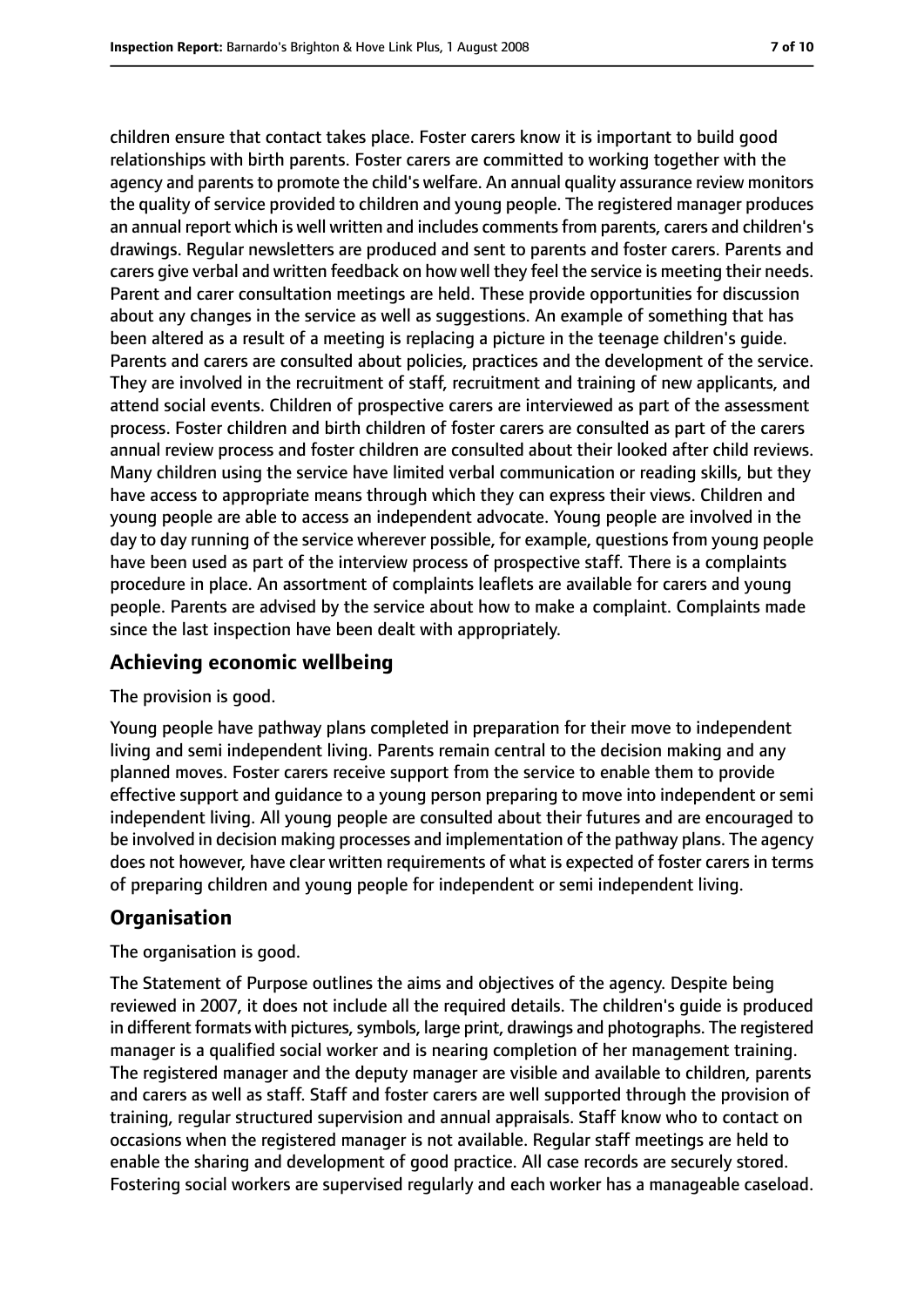Workloads are reviewed at supervision and are adjusted from time to time to ensure objectivity. There are sufficient numbers of staff to be accessible by children, carers and parents. Foster carers are very satisfied with the quality of support received from the service. There is an excellent range of training opportunities available for staff and carers from Barnardo's and the local authority. These courses assist staff and carers in providing the best possible care for the children using the service. A thorough induction process is in place for new staff. The agency has started to implement the Children's Workforce Development Council's standards for foster care. Not all foster carers have been supervised by qualified social workers, but this has not impacted upon their ability to care for the foster children.

# **What must be done to secure future improvement?**

# **Statutory requirements**

This section sets out the actions, which must be taken so that the registered person meets the Care Standards Act 2000, The Fostering Services Regulations 2005 and the National Minimum Standards. The Registered Provider must comply with the given timescales.

| Standard Action |                                                                                                             | Due date        |
|-----------------|-------------------------------------------------------------------------------------------------------------|-----------------|
| $\mathbf{1}$    | review and revise the Statement of Purpose to ensure it<br>contains the required information (Requlation 4) | 8 February 2009 |
| 15              | ensure all gaps on application forms are followed through<br>before employment commences (Regulation 20.3)  | 8 November 2008 |
| 9               | ensure all foster carers are trained in child protection<br>(Regulation 17.1)                               | 8 November 2008 |

# **Recommendations**

To improve the quality and standards of care further the registered person should take account of the following recommendation(s):

- ensure all foster carers are trained in paediatric first aid (NMS 12)
- compile a policy detailing what is expected of foster carers in terms of preparing children and young people for independent or semi independent living (NMS 14)
- ensure foster carers are supervised by appropriately qualified social workers (NMS 22)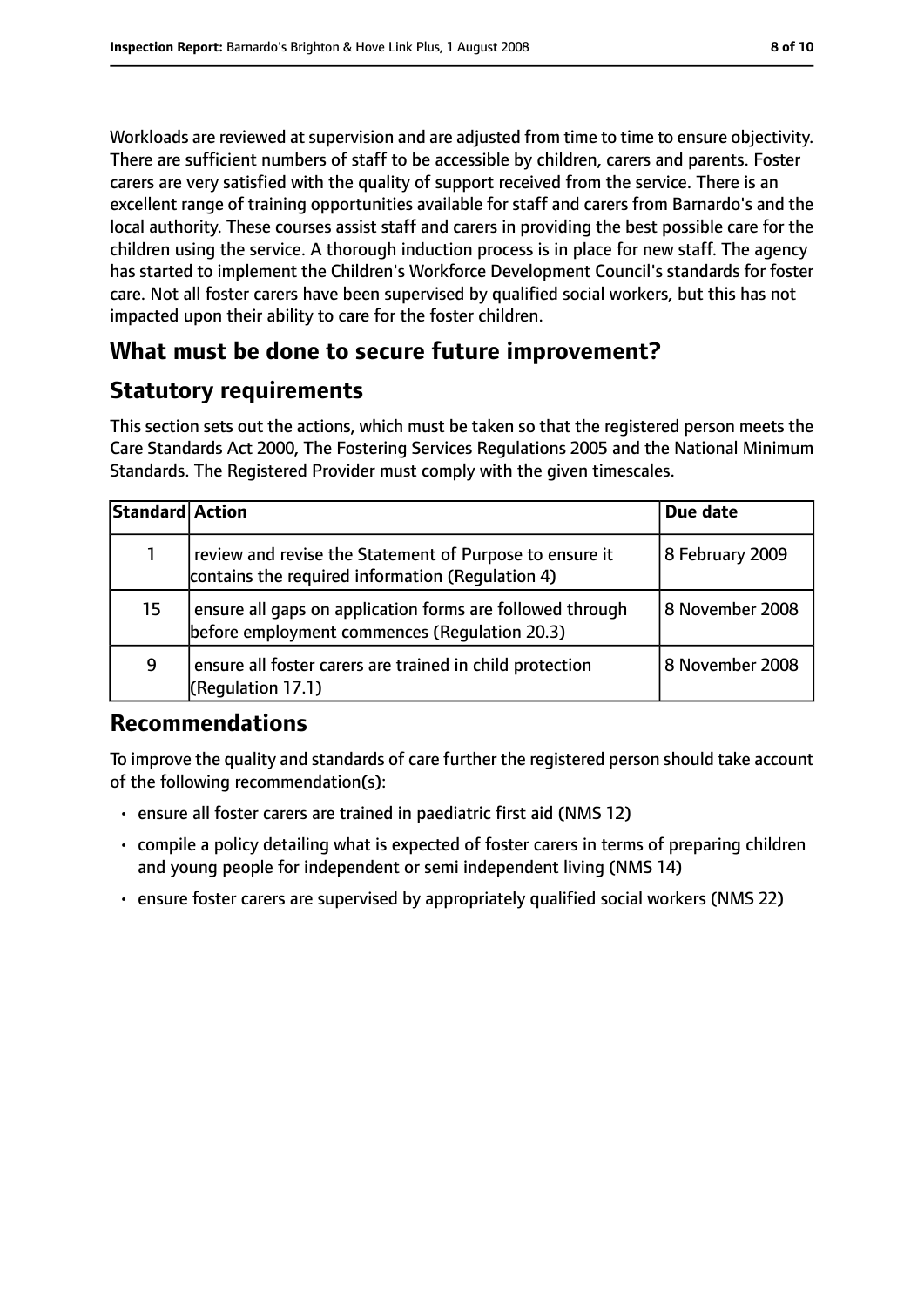# **Annex**

# **National Minimum Standards for independent fostering agency**

## **Being healthy**

### **The intended outcomes for these standards are:**

• the fostering service promotes the health and development of children (NMS 12) **Ofsted considers 12 the key standard to be inspected.**

### **Staying safe**

### **The intended outcomes for these standards are:**

- any persons carrying on or managing the service are suitable (NMS 3)
- the fostering service provides suitable foster carers (NMS 6)
- the service matches children to carers appropriately (NMS 8)
- the fostering service protects each child or young person from abuse and neglect (NMS 9)
- the people who work in or for the fostering service are suitable to work with children and young people (NMS 15)
- fostering panels are organised efficiently and effectively (NMS 30)

**Ofsted considers 3, 6, 8, 9, 15 and 30 the key standards to be inspected.**

### **Enjoying and achieving**

### **The intended outcomes for these standards are:**

- $\cdot$  the fostering service values diversity (NMS 7)
- the fostering service promotes educational achievement (NMS 13)
- when foster care is provided as a short-term break for a child, the arrangements recognise that the parents remain the main carers for the child (NMS 31)

#### **Ofsted considers 7, 13 and 31 the key standards to be inspected.**

### **Making a positive contribution**

#### **The intended outcomes for these standards are:**

- the fostering service promotes contact arrangements for the child or young person (NMS 10)
- the fostering service promotes consultation (NMS 11)

**Ofsted considers 10 and 11 the key standards to be inspected.**

### **Achieving economic well-being**

#### **The intended outcomes for these standards are:**

- the fostering service prepares young people for adulthood (NMS 14)
- the fostering service pays carers an allowance and agreed expenses as specified (NMS 29)

**Ofsted considers none of the above to be key standards to be inspected.**

### **Organisation**

### **The intended outcomes for these standards are:**

- $\cdot$  there is a clear statement of the aims and objectives of the fostering service and the fostering service ensures that they meet those aims and objectives (NMS 1)
- the fostering service is managed by those with the appropriate skills and experience (NMS 2)
- the fostering service is monitored and controlled as specified (NMS 4)